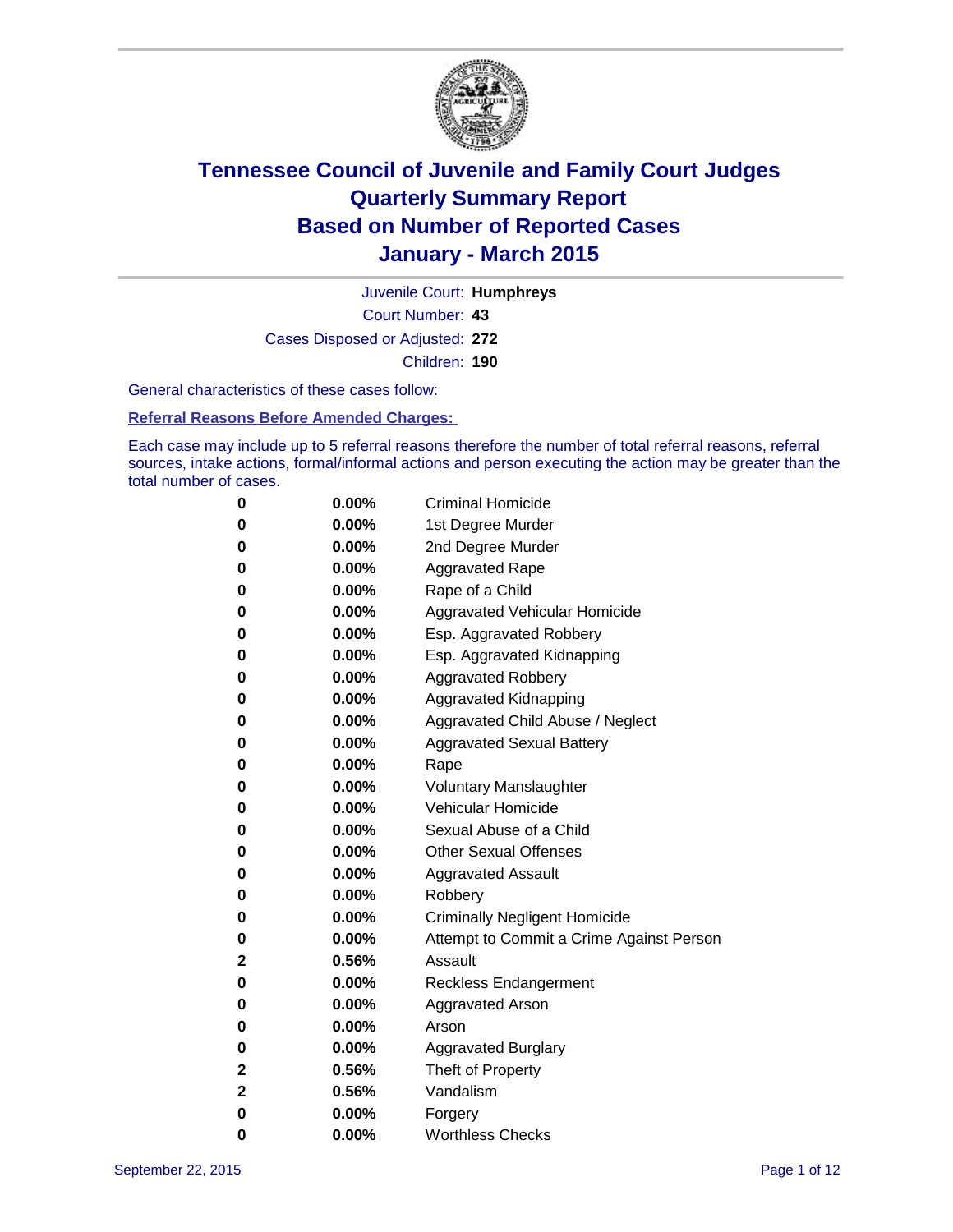

Court Number: **43** Juvenile Court: **Humphreys** Cases Disposed or Adjusted: **272** Children: **190**

#### **Referral Reasons Before Amended Charges:**

Each case may include up to 5 referral reasons therefore the number of total referral reasons, referral sources, intake actions, formal/informal actions and person executing the action may be greater than the total number of cases.

| 0        | 0.00% | Illegal Possession / Fraudulent Use of Credit / Debit Cards |
|----------|-------|-------------------------------------------------------------|
| 0        | 0.00% | <b>Burglary</b>                                             |
| 0        | 0.00% | Unauthorized Use of a Vehicle                               |
| 0        | 0.00% | <b>Cruelty to Animals</b>                                   |
| 0        | 0.00% | Sale of Controlled Substances                               |
| 4        | 1.12% | <b>Other Drug Offenses</b>                                  |
| 0        | 0.00% | <b>Possession of Controlled Substances</b>                  |
| 0        | 0.00% | <b>Criminal Attempt</b>                                     |
| 2        | 0.56% | Carrying Weapons on School Property                         |
| 0        | 0.00% | Unlawful Carrying / Possession of a Weapon                  |
| 1        | 0.28% | <b>Evading Arrest</b>                                       |
| 0        | 0.00% | Escape                                                      |
| 0        | 0.00% | Driving Under Influence (DUI)                               |
| 12       | 3.37% | Possession / Consumption of Alcohol                         |
| 1        | 0.28% | Resisting Stop, Frisk, Halt, Arrest or Search               |
| 0        | 0.00% | <b>Aggravated Criminal Trespass</b>                         |
| 0        | 0.00% | Harassment                                                  |
| 0        | 0.00% | Failure to Appear                                           |
| 0        | 0.00% | Filing a False Police Report                                |
| 0        | 0.00% | Criminal Impersonation                                      |
| 5        | 1.40% | <b>Disorderly Conduct</b>                                   |
| 0        | 0.00% | <b>Criminal Trespass</b>                                    |
| 0        | 0.00% | <b>Public Intoxication</b>                                  |
| $\bf{0}$ | 0.00% | Gambling                                                    |
| 20       | 5.62% | <b>Traffic</b>                                              |
| 0        | 0.00% | <b>Local Ordinances</b>                                     |
| 2        | 0.56% | Violation of Wildlife Regulations                           |
| 3        | 0.84% | Contempt of Court                                           |
| 0        | 0.00% | Violation of Probation                                      |
| 0        | 0.00% | Violation of Aftercare                                      |
| 1        | 0.28% | <b>Unruly Behavior</b>                                      |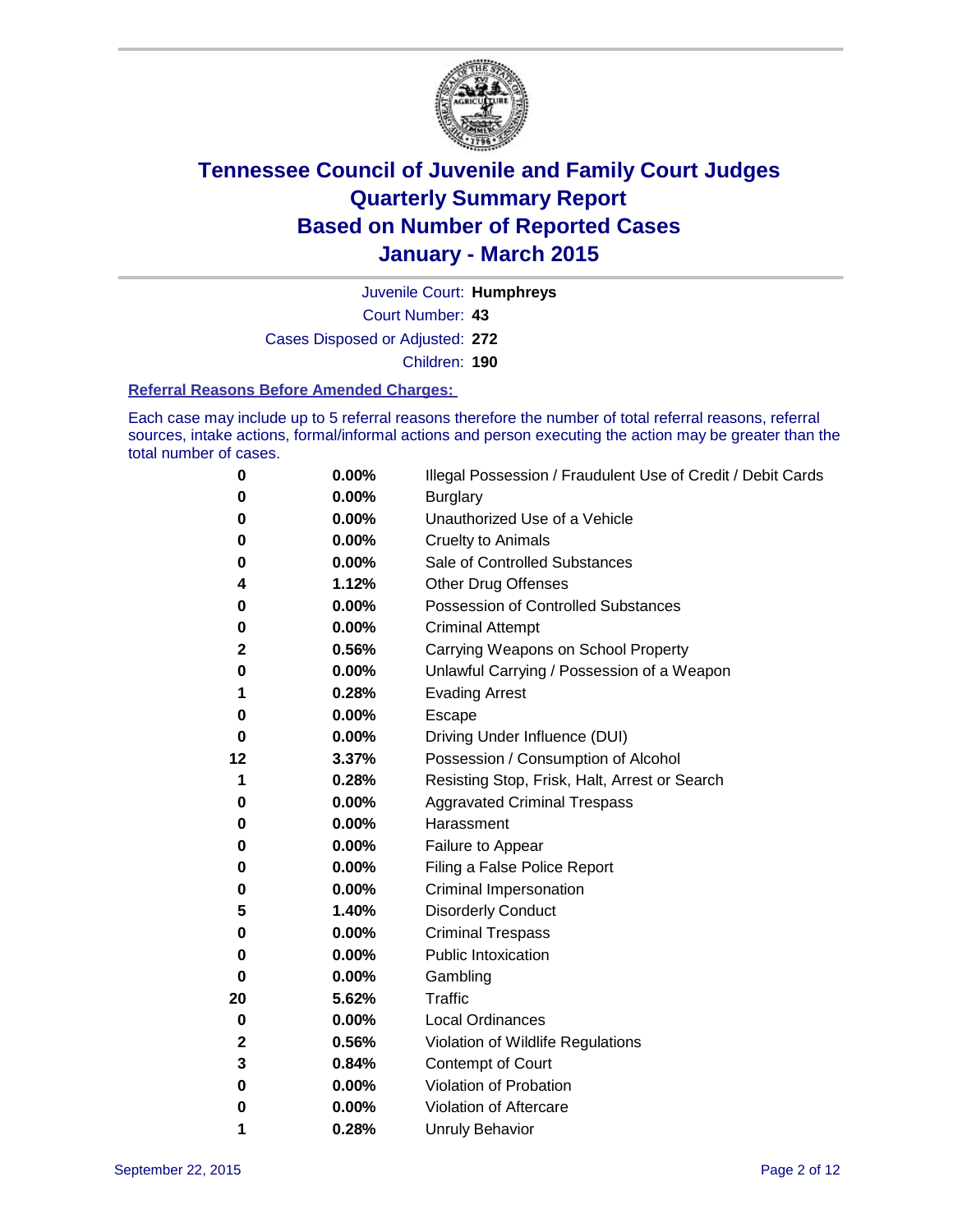

Court Number: **43** Juvenile Court: **Humphreys** Cases Disposed or Adjusted: **272** Children: **190**

#### **Referral Reasons Before Amended Charges:**

Each case may include up to 5 referral reasons therefore the number of total referral reasons, referral sources, intake actions, formal/informal actions and person executing the action may be greater than the total number of cases.

| 7            | 1.97%    | Truancy                                |
|--------------|----------|----------------------------------------|
| 2            | 0.56%    | In-State Runaway                       |
| 0            | 0.00%    | Out-of-State Runaway                   |
| 3            | 0.84%    | Possession of Tobacco Products         |
| 0            | $0.00\%$ | Violation of a Valid Court Order       |
| 0            | 0.00%    | <b>Violation of Curfew</b>             |
| 0            | 0.00%    | Sexually Abused Child                  |
| 0            | 0.00%    | <b>Physically Abused Child</b>         |
| 13           | 3.65%    | Dependency / Neglect                   |
| 3            | 0.84%    | <b>Termination of Parental Rights</b>  |
| 0            | 0.00%    | <b>Violation of Pretrial Diversion</b> |
| 0            | 0.00%    | Violation of Informal Adjustment       |
| 210          | 58.99%   | <b>Judicial Review</b>                 |
| 0            | 0.00%    | <b>Administrative Review</b>           |
| 0            | 0.00%    | <b>Foster Care Review</b>              |
| $\mathbf{2}$ | 0.56%    | Custody                                |
| 0            | $0.00\%$ | Visitation                             |
| 0            | 0.00%    | Paternity / Legitimation               |
| 57           | 16.01%   | <b>Child Support</b>                   |
| 0            | 0.00%    | <b>Request for Medical Treatment</b>   |
| 0            | 0.00%    | <b>Consent to Marry</b>                |
| 2            | 0.56%    | Other                                  |
| 356          | 100.00%  | <b>Total Referrals</b>                 |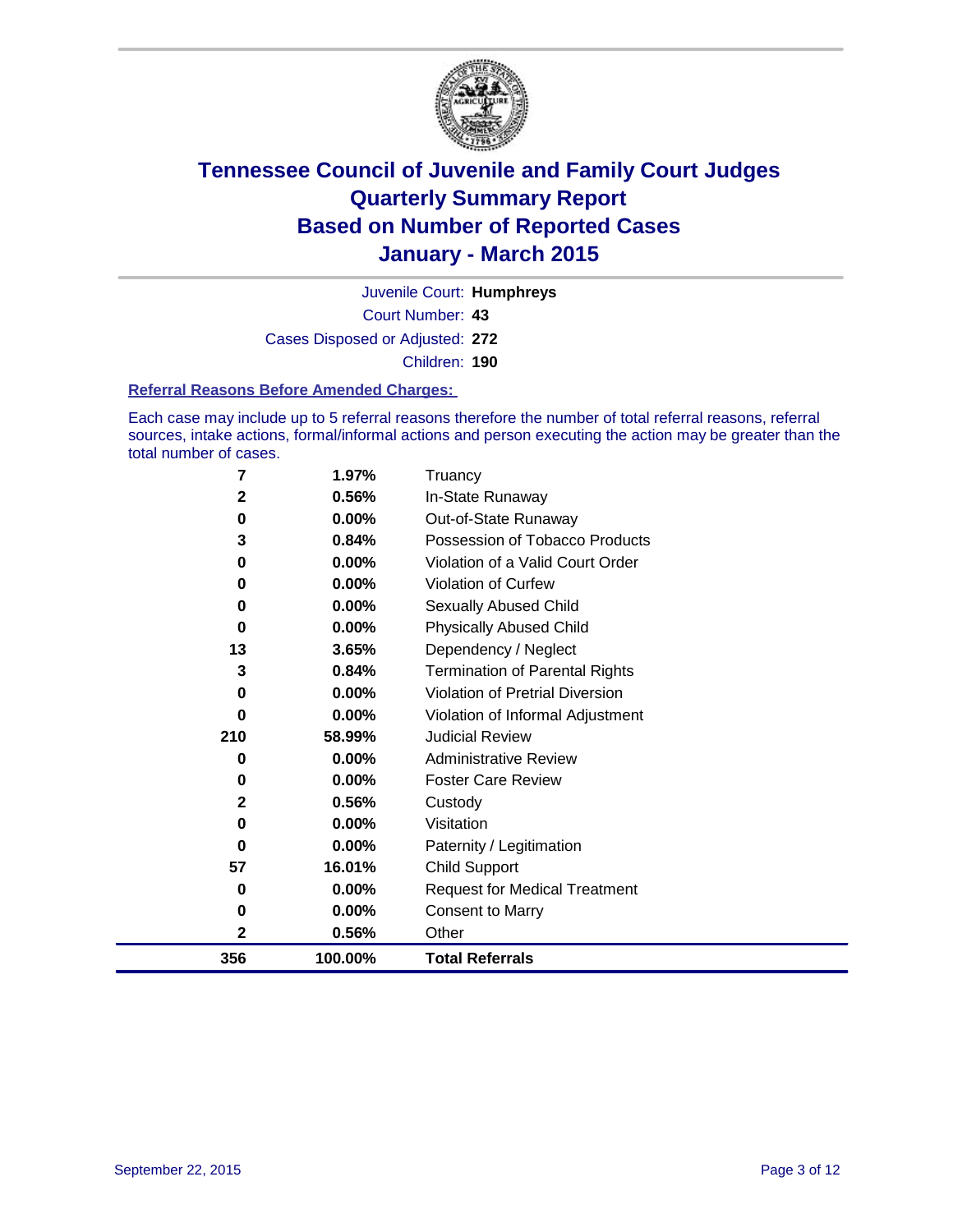

| Juvenile Court: Humphreys       |  |
|---------------------------------|--|
| Court Number: 43                |  |
| Cases Disposed or Adjusted: 272 |  |
| Children: 190                   |  |

#### **Referral Sources: 1**

| 356      | 100.00%  | <b>Total Referral Sources</b>     |
|----------|----------|-----------------------------------|
| 0        | $0.00\%$ | Other                             |
| 0        | $0.00\%$ | Unknown                           |
| 0        | $0.00\%$ | Hospital                          |
| 0        | $0.00\%$ | Child & Parent                    |
| 0        | 0.00%    | Victim                            |
| 0        | $0.00\%$ | <b>Other Court</b>                |
| 0        | $0.00\%$ | Social Agency                     |
| 210      | 58.99%   | <b>Court Staff</b>                |
| 60       | 16.85%   | <b>District Attorney's Office</b> |
| 0        | $0.00\%$ | <b>Other State Department</b>     |
| 16       | 4.49%    | <b>DCS</b>                        |
| $\bf{0}$ | $0.00\%$ | <b>CSA</b>                        |
| 6        | 1.69%    | School                            |
| 0        | $0.00\%$ | Self                              |
| 0        | 0.00%    | Relatives                         |
| 2        | 0.56%    | Parents                           |
| 62       | 17.42%   | Law Enforcement                   |

### **Age of Child at Referral: 2**

| 190 | 100.00%  | <b>Total Child Count</b> |
|-----|----------|--------------------------|
| 0   | $0.00\%$ | Unknown                  |
| 7   | 3.68%    | Ages 19 and Over         |
| 34  | 17.89%   | Ages 17 through 18       |
| 42  | 22.11%   | Ages 15 through 16       |
| 20  | 10.53%   | Ages 13 through 14       |
| 8   | 4.21%    | Ages 11 through 12       |
| 79  | 41.58%   | Ages 10 and Under        |

<sup>1</sup> If different than number of Referral Reasons (356), verify accuracy of your court's data.

One child could be counted in multiple categories, verify accuracy of your court's data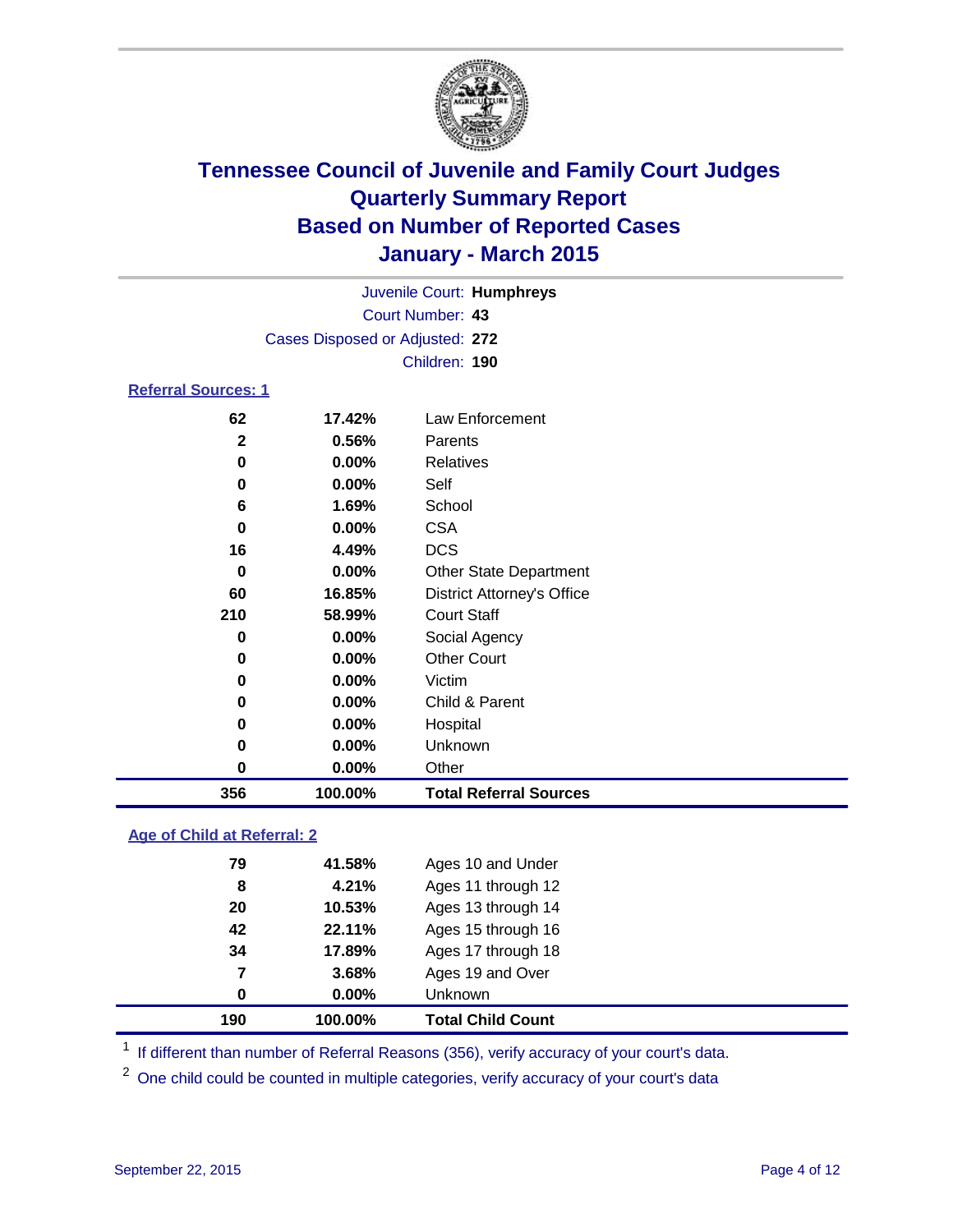

| Juvenile Court: Humphreys               |                                 |                          |  |  |
|-----------------------------------------|---------------------------------|--------------------------|--|--|
|                                         | Court Number: 43                |                          |  |  |
|                                         | Cases Disposed or Adjusted: 272 |                          |  |  |
|                                         |                                 | Children: 190            |  |  |
| Sex of Child: 1                         |                                 |                          |  |  |
| 118                                     | 62.11%                          | Male                     |  |  |
| 69                                      | 36.32%                          | Female                   |  |  |
| 3                                       | 1.58%                           | Unknown                  |  |  |
| 190                                     | 100.00%                         | <b>Total Child Count</b> |  |  |
| Race of Child: 1                        |                                 |                          |  |  |
| 173                                     | 91.05%                          | White                    |  |  |
| 14                                      | 7.37%                           | African American         |  |  |
| $\bf{0}$                                | 0.00%                           | Native American          |  |  |
| $\bf{0}$                                | 0.00%                           | Asian                    |  |  |
| $\overline{\mathbf{2}}$                 | 1.05%                           | Mixed                    |  |  |
| 1                                       | 0.53%                           | Unknown                  |  |  |
| 190                                     | 100.00%                         | <b>Total Child Count</b> |  |  |
| <b>Hispanic Origin: 1</b>               |                                 |                          |  |  |
| 3                                       | 1.58%                           | Yes                      |  |  |
| 186                                     | 97.89%                          | <b>No</b>                |  |  |
| 1                                       | 0.53%                           | Unknown                  |  |  |
| 190                                     | 100.00%                         | <b>Total Child Count</b> |  |  |
| <b>School Enrollment of Children: 1</b> |                                 |                          |  |  |
| 144                                     | 75.79%                          | Yes                      |  |  |
| 43                                      | 22.63%                          | No                       |  |  |
| 3                                       | 1.58%                           | Unknown                  |  |  |
| 190                                     | 100.00%                         | <b>Total Child Count</b> |  |  |

One child could be counted in multiple categories, verify accuracy of your court's data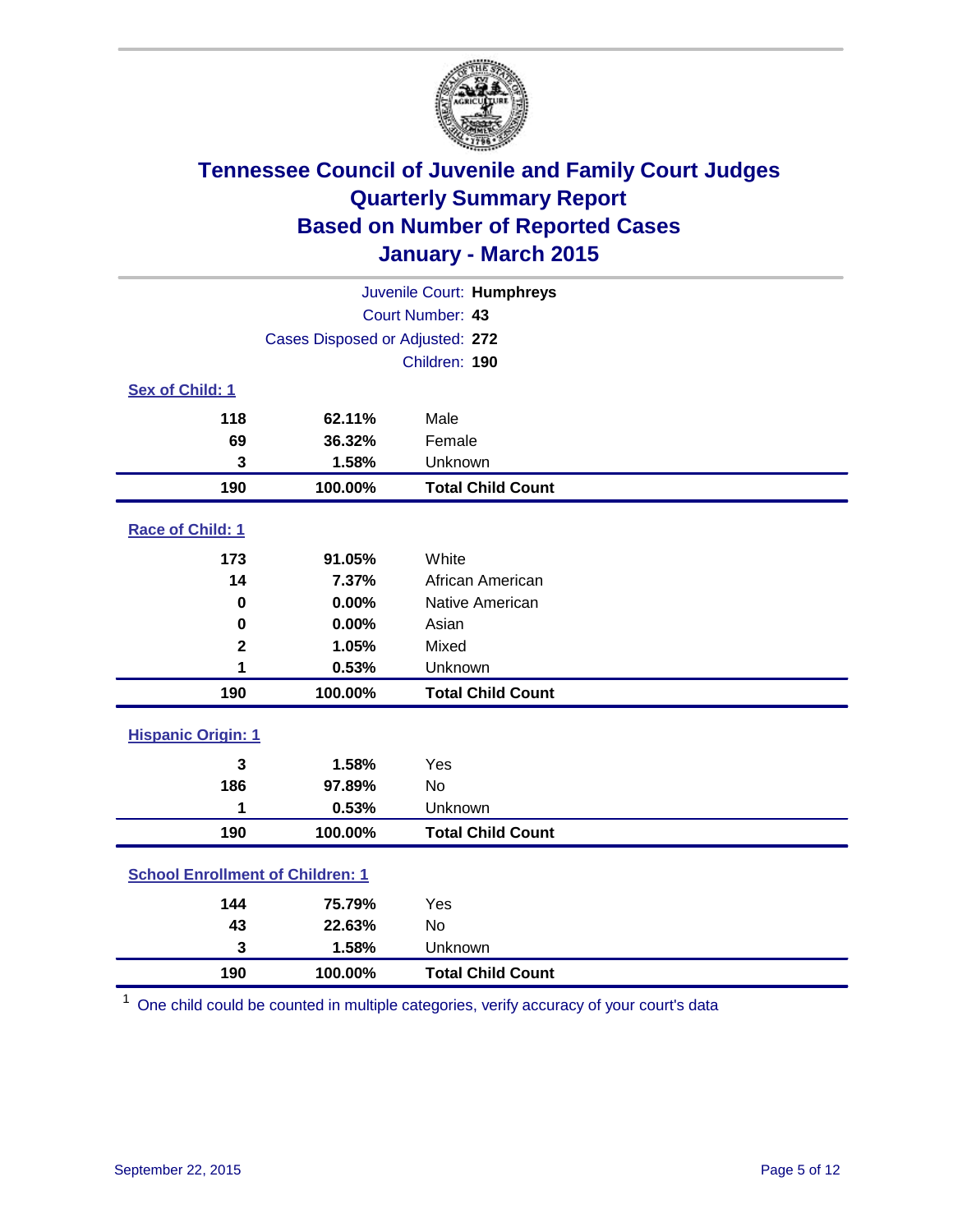

Court Number: **43** Juvenile Court: **Humphreys** Cases Disposed or Adjusted: **272** Children: **190**

### **Living Arrangement of Child at Time of Referral: 1**

| 190          | 100.00%  | <b>Total Child Count</b>     |
|--------------|----------|------------------------------|
| 0            | $0.00\%$ | Other                        |
| 63           | 33.16%   | Unknown                      |
| 6            | 3.16%    | Independent                  |
| 4            | 2.11%    | In an Institution            |
| $\mathbf{2}$ | 1.05%    | In a Residential Center      |
| 0            | $0.00\%$ | In a Group Home              |
| 23           | 12.11%   | With Foster Family           |
| 0            | $0.00\%$ | With Adoptive Parents        |
| 31           | 16.32%   | <b>With Relatives</b>        |
| 14           | 7.37%    | With Father                  |
| 21           | 11.05%   | With Mother                  |
| 3            | 1.58%    | With Mother and Stepfather   |
| 1            | 0.53%    | With Father and Stepmother   |
| 22           | 11.58%   | With Both Biological Parents |
|              |          |                              |

### **Type of Detention: 2**

| 0        | $0.00\%$ | Non-Secure Placement         |  |
|----------|----------|------------------------------|--|
| 4        | 1.47%    | Juvenile Detention Facility  |  |
| 0        | $0.00\%$ | Jail - Complete Separation   |  |
| 0        | 0.00%    | Jail - Partial Separation    |  |
| 0        | $0.00\%$ | Jail - No Separation         |  |
| 0        | $0.00\%$ | <b>Psychiatric Hospital</b>  |  |
| 0        | $0.00\%$ | <b>Unknown</b>               |  |
| 268      | 98.53%   | Does Not Apply               |  |
| $\bf{0}$ | $0.00\%$ | Other                        |  |
| 272      | 100.00%  | <b>Total Detention Count</b> |  |

<sup>1</sup> One child could be counted in multiple categories, verify accuracy of your court's data

If different than number of Cases (272) verify accuracy of your court's data.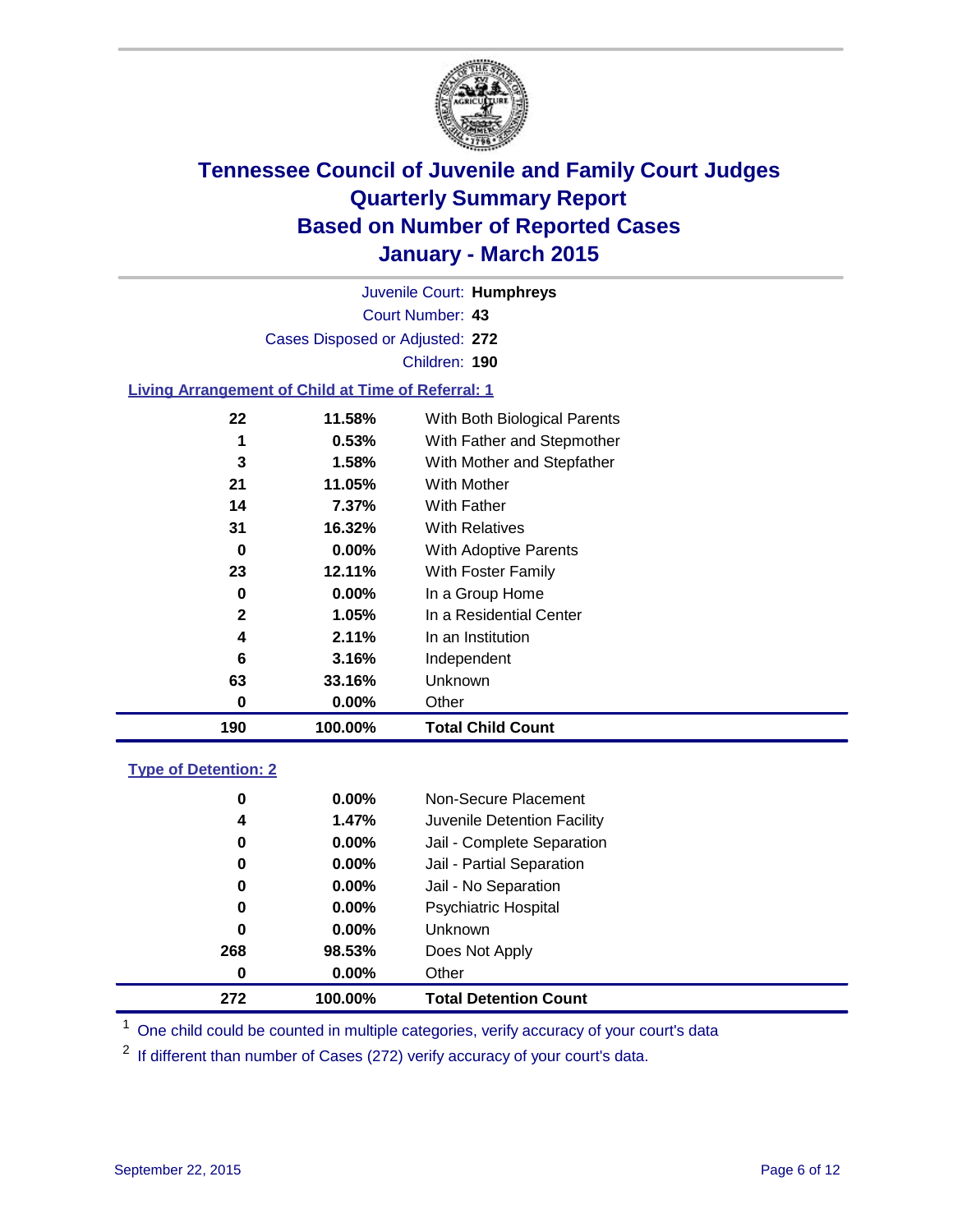

|                                                    | Juvenile Court: Humphreys       |                                      |  |  |  |
|----------------------------------------------------|---------------------------------|--------------------------------------|--|--|--|
|                                                    | Court Number: 43                |                                      |  |  |  |
|                                                    | Cases Disposed or Adjusted: 272 |                                      |  |  |  |
|                                                    |                                 | Children: 190                        |  |  |  |
| <b>Placement After Secure Detention Hearing: 1</b> |                                 |                                      |  |  |  |
| $\mathbf{2}$                                       | 0.74%                           | Returned to Prior Living Arrangement |  |  |  |
| $\bf{0}$                                           | 0.00%                           | Juvenile Detention Facility          |  |  |  |
| 0                                                  | 0.00%                           | Jail                                 |  |  |  |
| 0                                                  | 0.00%                           | Shelter / Group Home                 |  |  |  |
| $\mathbf{2}$                                       | 0.74%                           | <b>Foster Family Home</b>            |  |  |  |
| $\bf{0}$                                           | 0.00%                           | Psychiatric Hospital                 |  |  |  |
| 0                                                  | 0.00%                           | Unknown                              |  |  |  |
| 268                                                | 98.53%                          | Does Not Apply                       |  |  |  |
| $\bf{0}$                                           | 0.00%                           | Other                                |  |  |  |
| 272                                                | 100.00%                         | <b>Total Placement Count</b>         |  |  |  |
| <b>Intake Actions: 2</b>                           |                                 |                                      |  |  |  |
|                                                    |                                 |                                      |  |  |  |
| 123                                                | 34.55%                          | <b>Petition Filed</b>                |  |  |  |
| 18                                                 | 5.06%                           | <b>Motion Filed</b>                  |  |  |  |
| 21                                                 | 5.90%                           | <b>Citation Processed</b>            |  |  |  |
|                                                    | 0.28%                           | Notification of Paternity Processed  |  |  |  |
| 193                                                | 54.21%                          | Scheduling of Judicial Review        |  |  |  |
| $\bf{0}$                                           | 0.00%                           | Scheduling of Administrative Review  |  |  |  |
| 0                                                  | 0.00%                           | Scheduling of Foster Care Review     |  |  |  |
| 0                                                  | 0.00%                           | Unknown                              |  |  |  |
| 0                                                  | 0.00%                           | Does Not Apply                       |  |  |  |
| 0                                                  | 0.00%                           | Other                                |  |  |  |
| 356                                                | 100.00%                         | <b>Total Intake Count</b>            |  |  |  |

<sup>1</sup> If different than number of Cases (272) verify accuracy of your court's data.

If different than number of Referral Reasons (356), verify accuracy of your court's data.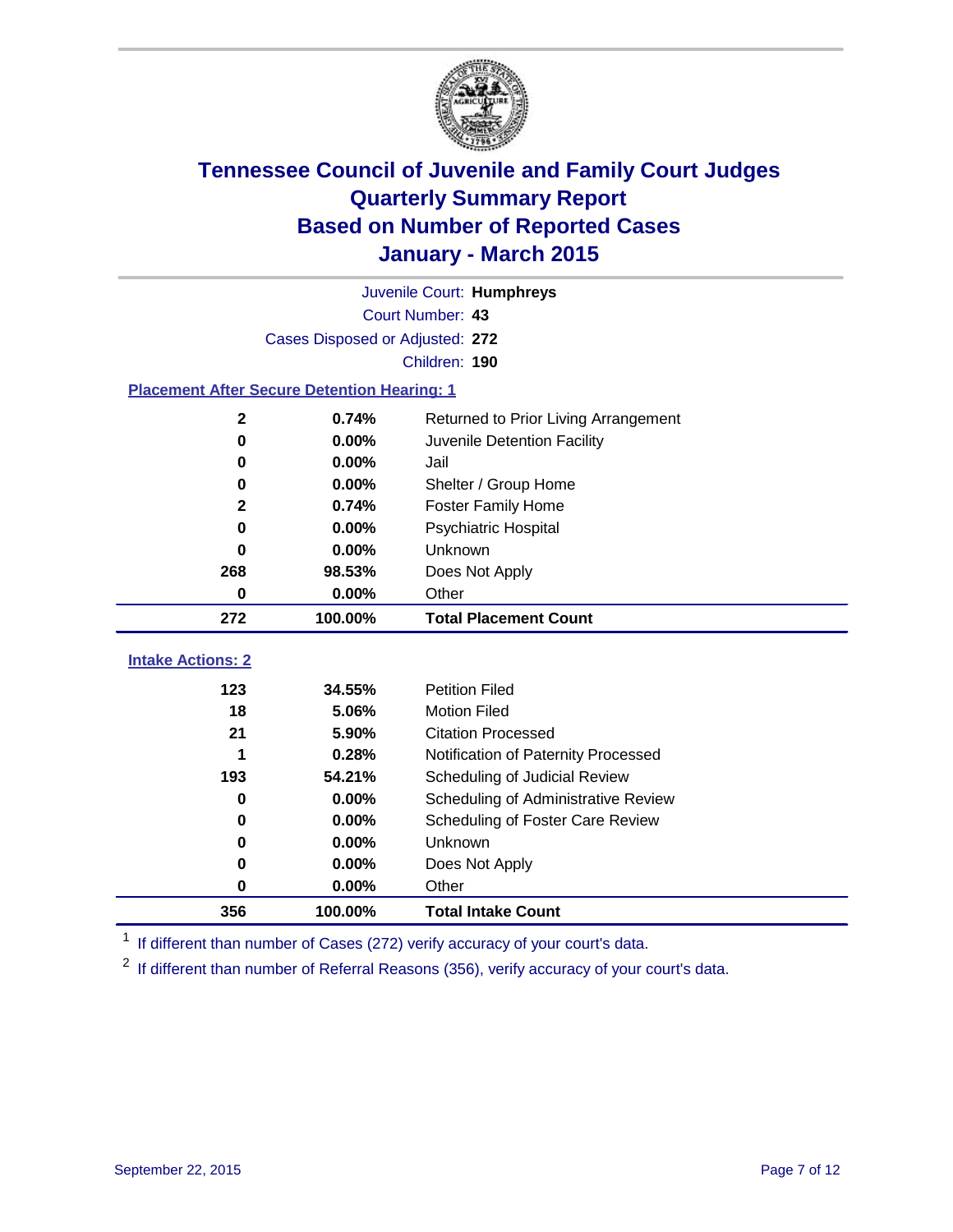

Court Number: **43** Juvenile Court: **Humphreys** Cases Disposed or Adjusted: **272** Children: **190**

#### **Last Grade Completed by Child: 1**

| 190         | 100.00%        | <b>Total Child Count</b>     |
|-------------|----------------|------------------------------|
| 1           | 0.53%          | Other                        |
| 92          | 48.42%         | Unknown                      |
| 0           | 0.00%          | <b>Never Attended School</b> |
| 5           | 2.63%          | Graduated                    |
| 0           | 0.00%          | <b>GED</b>                   |
| 0           | 0.00%          | Non-Graded Special Ed        |
| 0           | 0.00%          | 12th Grade                   |
| 9           | 4.74%          | 11th Grade                   |
| 14          | 7.37%          | 10th Grade                   |
| 0           | 0.00%          | 9th Grade                    |
| 9           | 4.74%          | 9th Grade                    |
| 0           | 0.00%          | 8th Grade                    |
| 9           | 4.74%          | 8th Grade                    |
| 0           | 0.00%          | 7th Grade                    |
| 5           | 2.63%          | 7th Grade                    |
| 0           | 0.00%          | 6th Grade                    |
| 0<br>1      | 0.00%<br>0.53% | 5th Grade<br>6th Grade       |
| $\mathbf 2$ | 1.05%          | 5th Grade                    |
| 0           | 0.00%          | 4th Grade                    |
| $\mathbf 2$ | 1.05%          | 4th Grade                    |
| 0           | 0.00%          | 3rd Grade                    |
| 1           | 0.53%          | 3rd Grade                    |
| 0           | 0.00%          | 2nd Grade                    |
| 1           | 0.53%          | 2nd Grade                    |
| 0           | 0.00%          | 1st Grade                    |
| 0           | 0.00%          | 1st Grade                    |
| 1           | 0.53%          | Kindergarten                 |
| 1           | 0.53%          | Preschool                    |
| 37          | 19.47%         | Too Young for School         |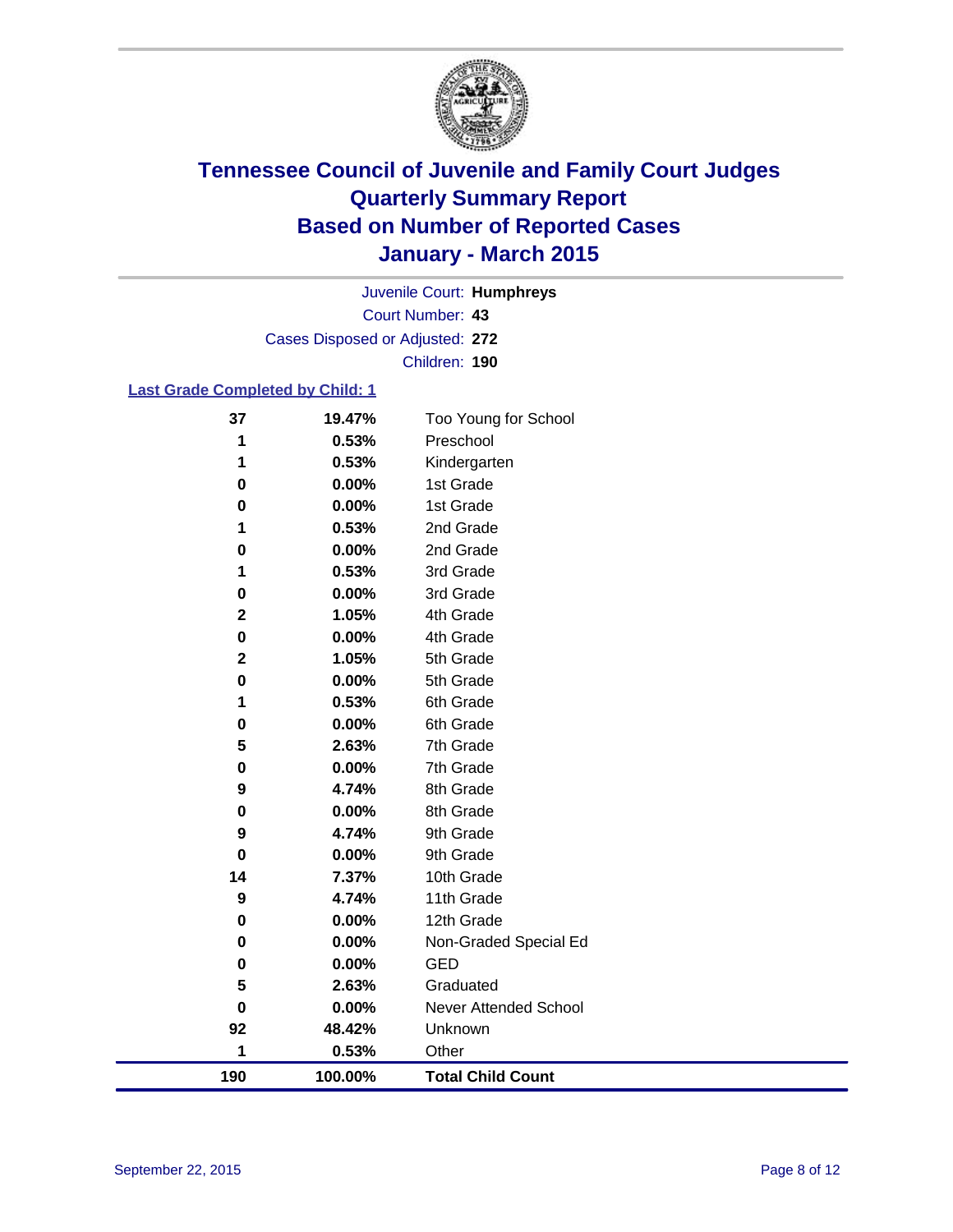

|                                         |                                 | Juvenile Court: Humphreys |
|-----------------------------------------|---------------------------------|---------------------------|
|                                         |                                 | Court Number: 43          |
|                                         | Cases Disposed or Adjusted: 272 |                           |
|                                         |                                 | Children: 190             |
| <b>Enrolled in Special Education: 1</b> |                                 |                           |
| 10                                      | 5.26%                           | Yes                       |
| 100                                     | 52.63%                          | No.                       |
| 80                                      | 42.11%                          | <b>Unknown</b>            |
| 190                                     | 100.00%                         | <b>Total Child Count</b>  |
| $1 -$                                   |                                 |                           |

<sup>1</sup> One child could be counted in multiple categories, verify accuracy of your court's data

| <b>Action Executed By: 1</b> |  |
|------------------------------|--|
|------------------------------|--|

| 356         | 100.00%  | Judge                     |
|-------------|----------|---------------------------|
| 0           | 0.00%    | Magistrate                |
| 0           | $0.00\%$ | <b>YSO</b>                |
| $\mathbf 0$ | 0.00%    | Other                     |
| 0           | $0.00\%$ | Unknown                   |
| 356         | 100.00%  | <b>Total Action Count</b> |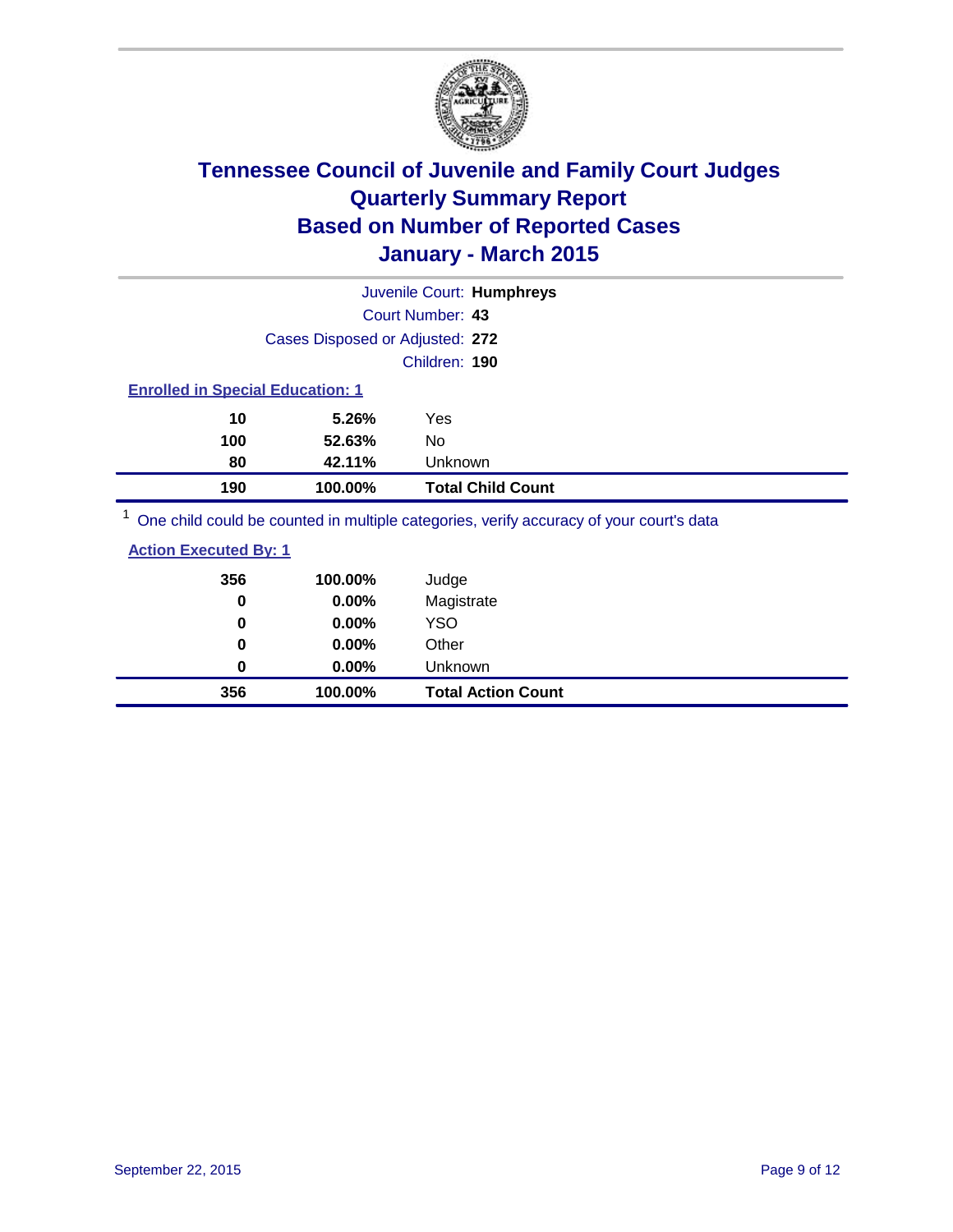

Court Number: **43** Juvenile Court: **Humphreys** Cases Disposed or Adjusted: **272** Children: **190**

### **Formal / Informal Actions: 1**

| 31  | 8.71%    | Dismissed                                        |
|-----|----------|--------------------------------------------------|
| 6   | 1.69%    | Retired / Nolle Prosequi                         |
| 5   | 1.40%    | <b>Complaint Substantiated Delinquent</b>        |
| 11  | 3.09%    | <b>Complaint Substantiated Status Offender</b>   |
| 5   | 1.40%    | <b>Complaint Substantiated Dependent/Neglect</b> |
| 0   | $0.00\%$ | <b>Complaint Substantiated Abused</b>            |
| 0   | $0.00\%$ | <b>Complaint Substantiated Mentally III</b>      |
| 29  | 8.15%    | Informal Adjustment                              |
| 0   | $0.00\%$ | <b>Pretrial Diversion</b>                        |
| 0   | $0.00\%$ | <b>Transfer to Adult Court Hearing</b>           |
| 0   | $0.00\%$ | Charges Cleared by Transfer to Adult Court       |
| 269 | 75.56%   | <b>Special Proceeding</b>                        |
| 0   | $0.00\%$ | <b>Review Concluded</b>                          |
| 0   | $0.00\%$ | Case Held Open                                   |
| 0   | $0.00\%$ | Other                                            |
| 0   | $0.00\%$ | Unknown                                          |
| 356 | 100.00%  | <b>Total Action Count</b>                        |

<sup>1</sup> If different than number of Referral Reasons (356), verify accuracy of your court's data.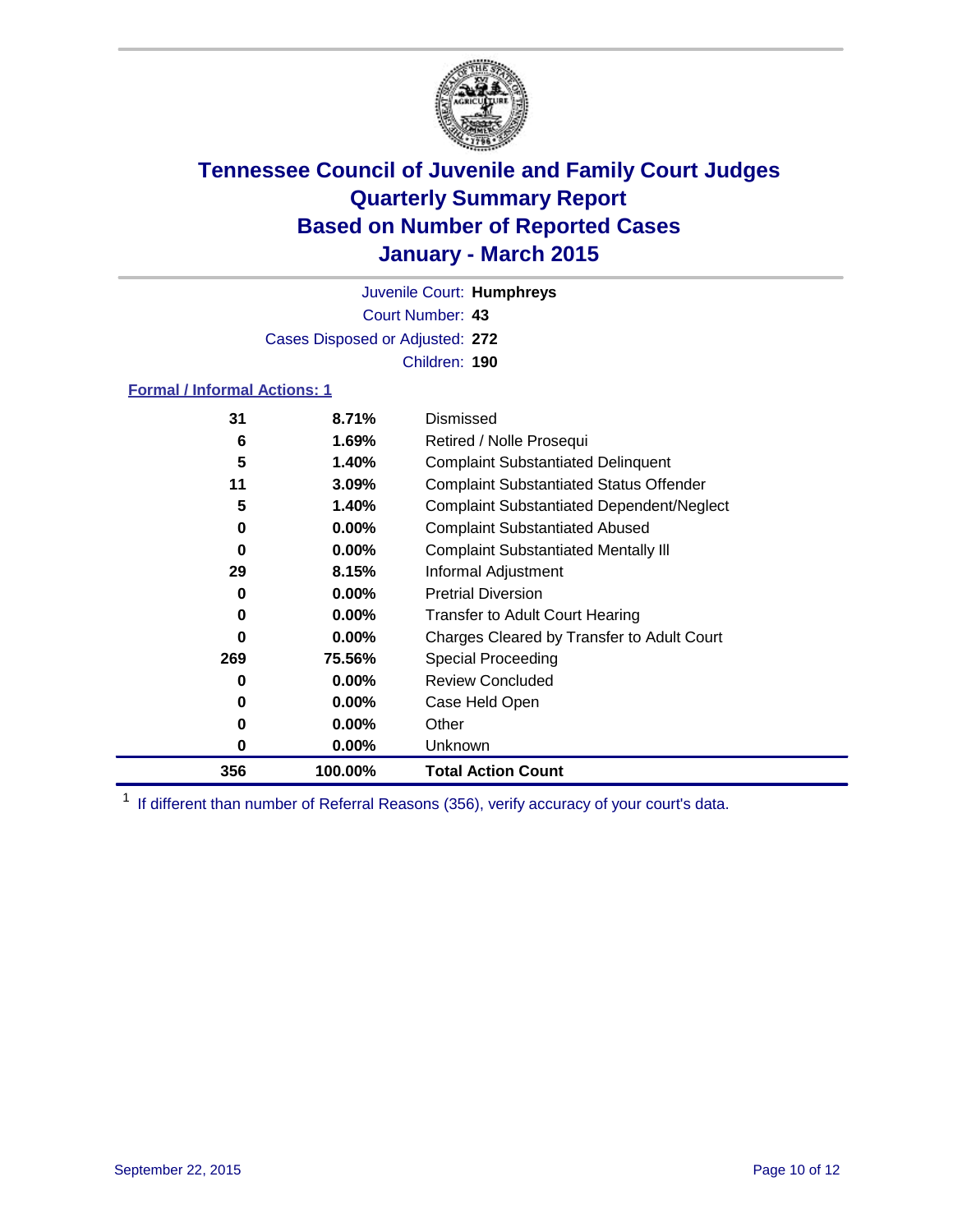

|                       |                                 | Juvenile Court: Humphreys                             |
|-----------------------|---------------------------------|-------------------------------------------------------|
|                       |                                 | Court Number: 43                                      |
|                       | Cases Disposed or Adjusted: 272 |                                                       |
|                       |                                 | Children: 190                                         |
| <b>Case Outcomes:</b> |                                 | There can be multiple outcomes for one child or case. |
| 36                    | 7.14%                           | <b>Case Dismissed</b>                                 |
| 8                     | 1.59%                           | Case Retired or Nolle Prosequi                        |
| 108                   | 21.43%                          | Warned / Counseled                                    |
| 108                   | 21.43%                          | Held Open For Review                                  |
| 4                     | 0.79%                           | Supervision / Probation to Juvenile Court             |
| 1                     | 0.20%                           | <b>Probation to Parents</b>                           |
| 0                     | 0.00%                           | Referral to Another Entity for Supervision / Service  |
| 2                     | 0.40%                           | Referred for Mental Health Counseling                 |
| 4                     | 0.79%                           | Referred for Alcohol and Drug Counseling              |
| 0                     | 0.00%                           | Referred to Alternative School                        |
| 0                     | 0.00%                           | Referred to Private Child Agency                      |
| 7                     | 1.39%                           | Referred to Defensive Driving School                  |
| 0                     | 0.00%                           | Referred to Alcohol Safety School                     |
| 0                     | 0.00%                           | Referred to Juvenile Court Education-Based Program    |
| 1                     | 0.20%                           | Driver's License Held Informally                      |
| 0                     | 0.00%                           | <b>Voluntary Placement with DMHMR</b>                 |
| 0                     | 0.00%                           | <b>Private Mental Health Placement</b>                |
| 0                     | 0.00%                           | Private MR Placement                                  |
| 0                     | 0.00%                           | Placement with City/County Agency/Facility            |
| 1                     | 0.20%                           | Placement with Relative / Other Individual            |
| 7                     | 1.39%                           | Fine                                                  |
| 5                     | 0.99%                           | <b>Public Service</b>                                 |
| 0                     | 0.00%                           | Restitution                                           |
| 0                     | 0.00%                           | <b>Runaway Returned</b>                               |
| 1                     | 0.20%                           | No Contact Order                                      |
| 32                    | 6.35%                           | Injunction Other than No Contact Order                |
| 0                     | $0.00\%$                        | <b>House Arrest</b>                                   |
| 0                     | 0.00%                           | <b>Court Defined Curfew</b>                           |
| 0                     | 0.00%                           | Dismissed from Informal Adjustment                    |
| 0                     | 0.00%                           | <b>Dismissed from Pretrial Diversion</b>              |
| 1                     | 0.20%                           | Released from Probation                               |
| 0                     | 0.00%                           | <b>Transferred to Adult Court</b>                     |
| 0                     | 0.00%                           | <b>DMHMR Involuntary Commitment</b>                   |
| 0                     | $0.00\%$                        | <b>DCS Commitment - Determinate</b>                   |